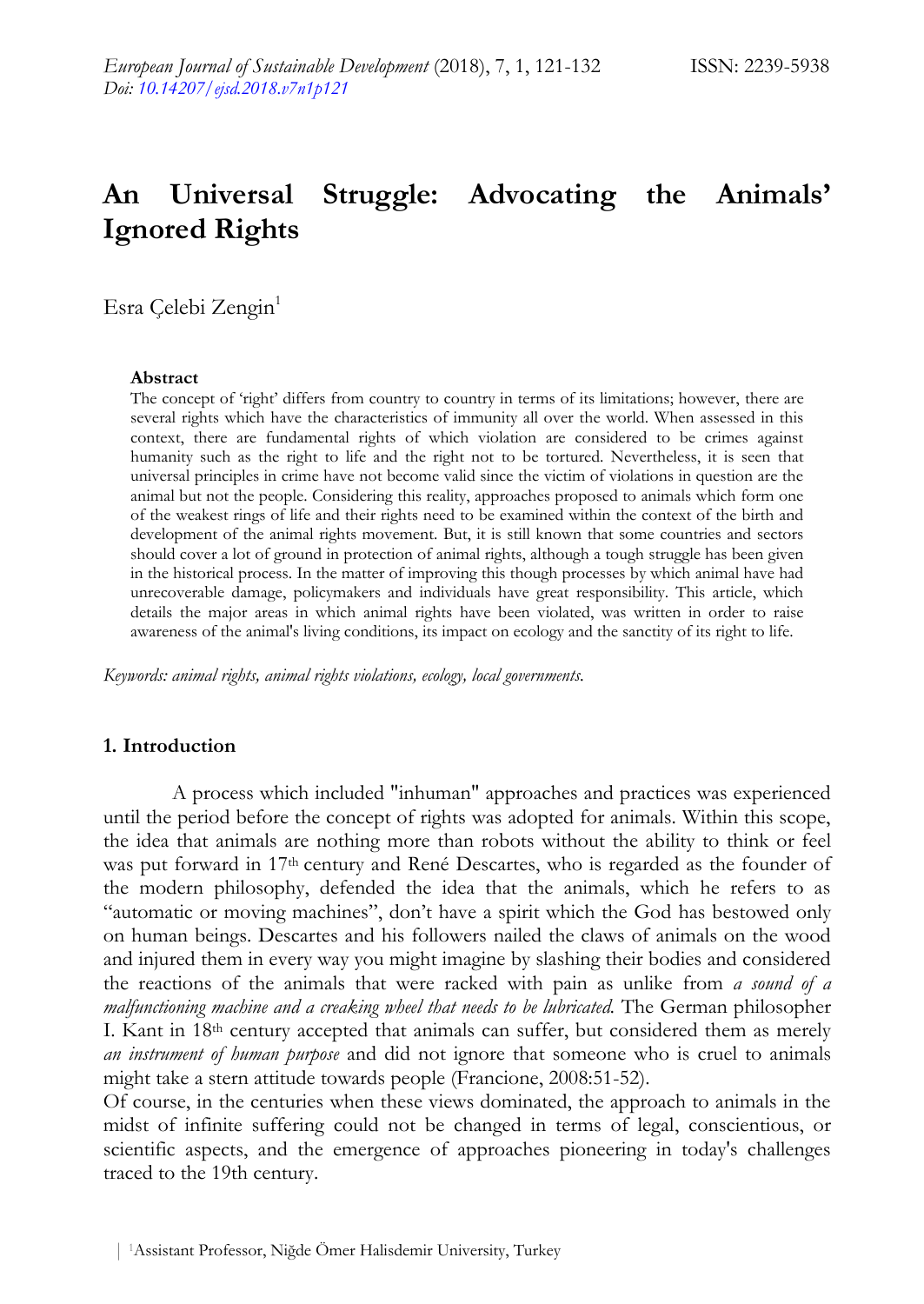#### **2. Basic Approaches to Animal Rights**

When the literature on animal rights is searched, we come across the first opinion which is representative of the departure from the Middle Ages is the idea of indirect duty. The idea of an indirect duty that specifies that moral obligations are not against animals but they are against their owners, has given animals protection only to the extent of human concerns and property interests. According to this opinion, animals are not living beings with rights; they are regarded only as *a property only belonging to human being* (Tuna, 1991: 72-73). This approach to animals has reflected in legal regulations. In fact, within this context, taking into account the provisions of law in force in Turkey, it is worth pointing out that injuring an animal is evaluated within the scope of "causing damage to property"

According to the opinion of the convention on animal rights, the people who form a society accept the moral system or ethic which will be valid by making a convention between each other. Animals, on the other hand, are deprived of the rights arising from the convention since they cannot have the ability to understand the concept of the convention. It comes into question that animals benefit from moral rules indirectly only through the rights of people who are emotionally bound to the animal they feed. According to this opinion, which addresses to the emotions of humans, if what happens to an experimental animal is not interested in anybody, this animal can suffer any kind of pain, and if it does not harm a human being, it is regarded as not a wrong situation on moral grounds (Tuna, 1991: 72-73).

In respect of the utilitarianism theory used to defend animal rights, all living things have similar interests. Whoever they are, black or white, female or male, human or animal, all want to ease the pain and to find happiness. The interests of each are equally important (Tuna, 1991: 75). T*his humane treatment principle* is originated from the theories of the English jurist and utilitarian philosopher Jeremy Bentham. Bentham has tried to find out that there is an important similarity between humans and animals despite of differences. This approach, which leads to a change in the perspective of the period, has also impact on the legal sense. For example, in Britain, the Animal Protection Act dated 1911 sets out that "beating, kicking, exploiting, overloading an animal ruthlessly, making it overfatigue, extreme fury or intimidate or torturing and agonizing it without the unnecessary ground" were counted as an offense (Francione, 2008: 55-58). It should be noted that the greatest contribution to the ideas concerning animals in the field of modern science came from the studies of Charles Darwin in the 19th century. Based on observations, Darwin concluded that many animals have general concepts, a kind of reasoning ability, a foundation of moral sensitivity, and complex feelings (Degrazia, 2006: 18). For Darwin, the animals looked down on can feel the pleasure and pain, happiness and suffering explicitly just like people. Some observers also said that even insects play together with their offspring (Darwin, 1989: 27-28). According to the philosophy of "respect for life" which Albert Schweitzer was a pioneer, it is wrong to remain in silence while we are experiencing situations *with full of suffering* that we cannot completely feel but are guessing. The philosophy of respect for life advocates that we need to "help them as much as we can, and we must be united", so that the living beings can relieve this horror and end their suffering to a great extent (Schweitzer, 1989: 37).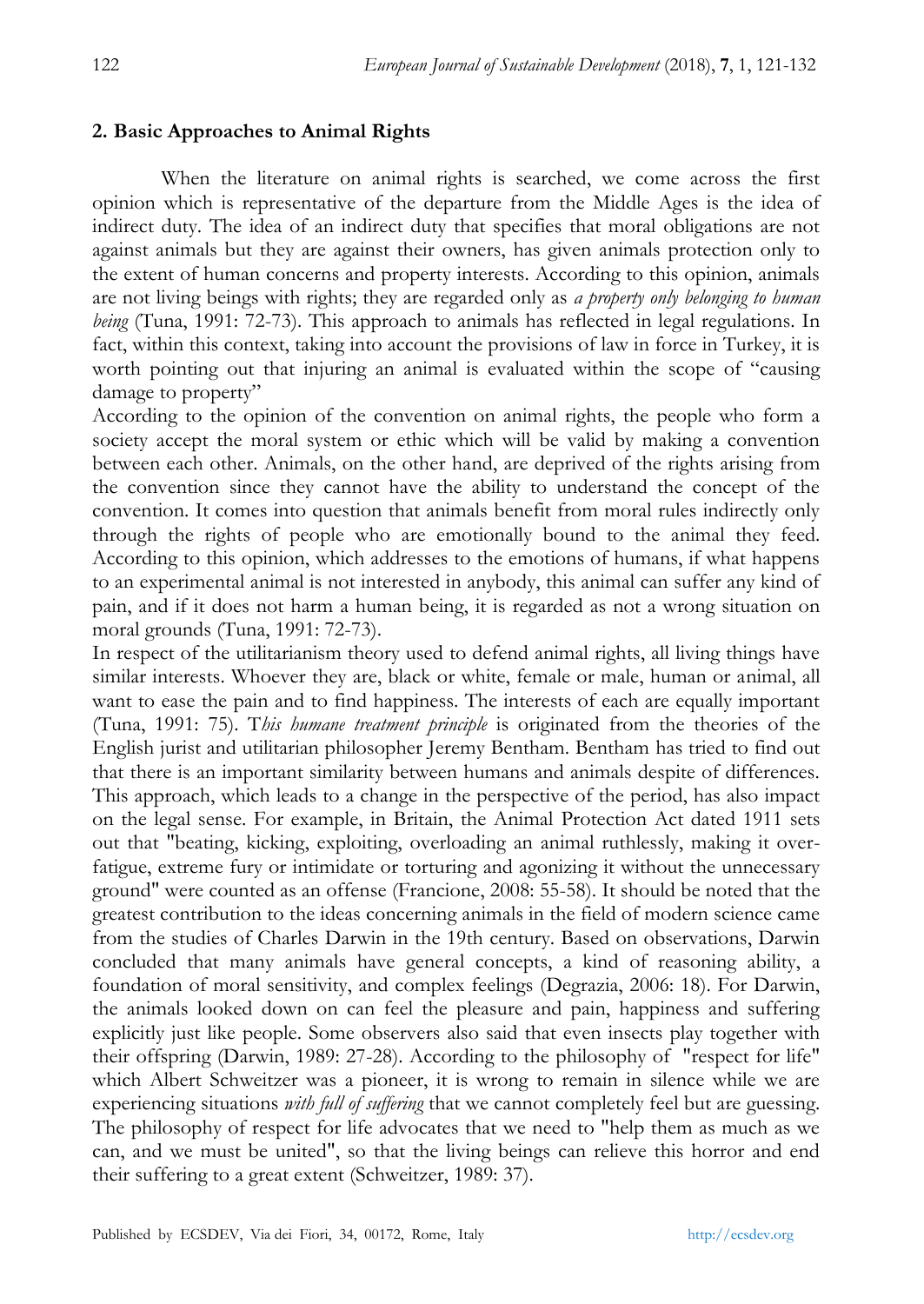Beyond all these approaches, the opinions of the Australian philosopher Peter Singer's *Animal Liberation* and the American philosopher Tom Regan's *The Case for Animal Rights* work discovered more *humanitarian* thoughts about the moral statues of animals and our obligations to animals. Within this framework, Singer argued that the *principle of treating equally* should be applied to all animals that have the ability to feel by rejecting the speciesism. Singer, however, defended that animal interests should be more considered than they are now and stated that animals would continue to be used for human purposes. Tom Regan stated that animals have ethical rights and animal abuse should be eliminated without regard to the consequences of that. This theory of Regan includes *all*  living beings that are the subject of a life<sup>1</sup>. Regan indicated that all normal mammals over a year or older (Francione, 2008: 38-40) can be included in this context

Perhaps the most valid and humanitarian of these opinions suggested on animal rights is rejection of speciesism proposed by Regan. It would not be wrong to express this belief in this framework: "Any *flaw* that we can think of making animals down from us can also be seen in some groups of people. Hence, if the race is not an excuse for human slavery, the species alone is not a moral benchmark to exclude animals" (Francione, 2008: 34). Showing a different attitude will not make us different from the individuals we call racist, sexist (Singer, 2005a: 22).

Unlike these thesis, which try to adopt the idea that animals have the right to life without pain, billions of animals are tortured, imprisoned or killed for the sake of human interests. The conditions in which these living creatures are correspond to a slavery-like understanding that we can use for all of human interests and desires (Cavalieri, 2005: 39). Therefore, we should not accept the circumstances and situations that we cannot accept when they are human, even if the animals are in question. Because it should not be ignored that *respect for animals is not a matter of politeness, but of the matter of justice* (Regan, 2005: 34).

# **3. Animal Welfare and Animal Rights Opinion**

-

If an assessment is made within the context of the approaches addressed, it is seen that there are quite different opinions regarding the moral status of animals. This situation is fed from two sources. The first one is to advocate the recognition of the same rights entitled to human for animals in the animal rights approach, and the second is that animal protection organizations use animal rights expression to describe any kind of posture without discrimination (Francione, 2008: 37). In fact, all these differences lead us to two basic concepts: "Animal Welfare" and "Animal Rights".

Supporter of animal welfare defend that there must be strong laws requiring humanitarian treatment to prevent persecution. The ASPCA (American Society for the Prevention of Cruelty to Animals) was founded by those whose opinions are based on

<sup>1</sup> Regan has defined those who is *the subject of a life* as" a living creature who has beliefs and desires; a sensation of the future including perception, memory and future of oneself; an emotional life with feelings of pleasure and pain; Preference and prosperity interests; the ability to initiate action in the direction of its desires and goals; as individuals with a psychophysical identity over time and an individual well-being in the sense that they reasonably deal with others with their life based on their experiment in an independent way of their benefit" (Francione, 2008: 38).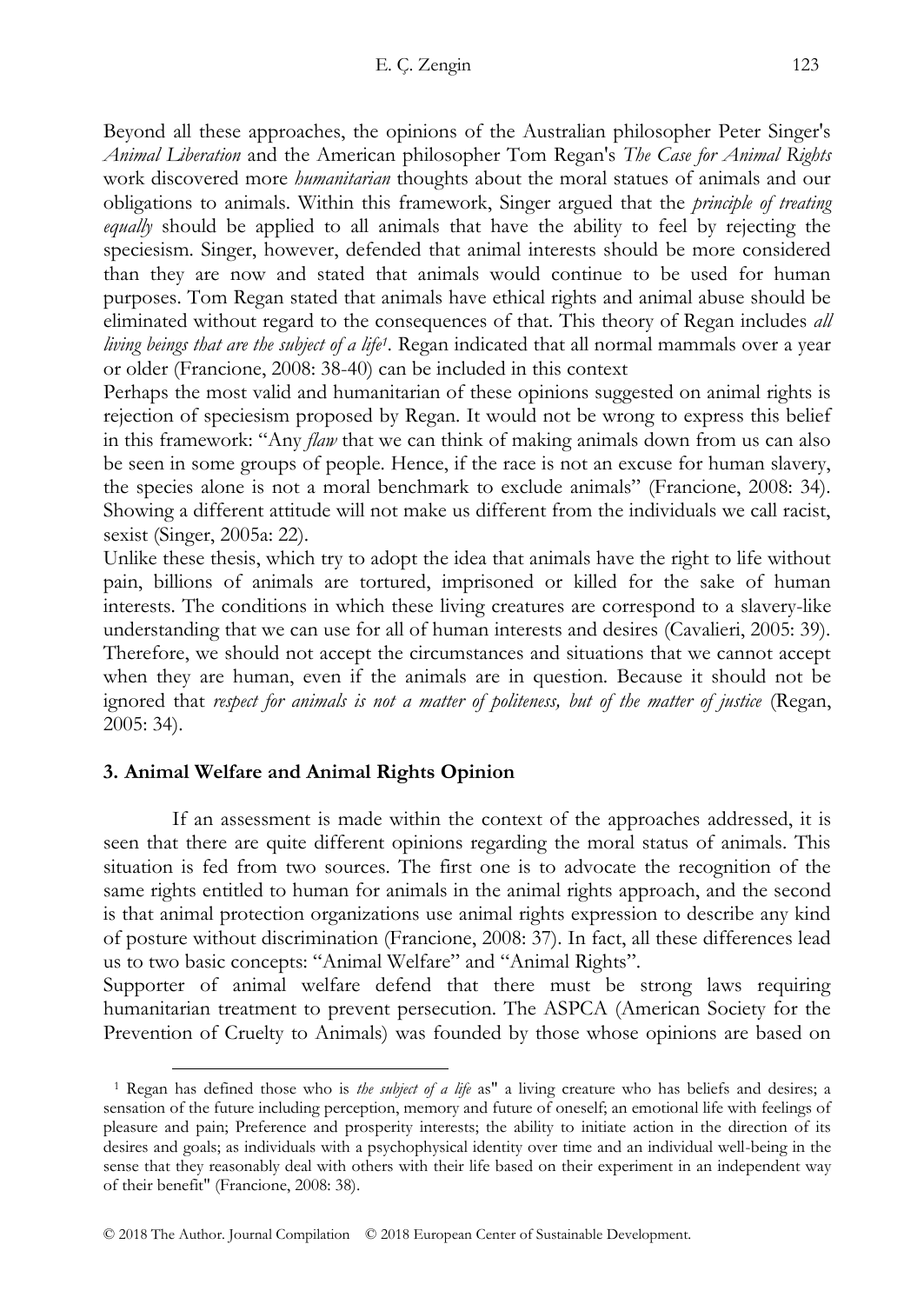this approach. In addition to this view, defenders of animal rights are also opposed to any use of animals by humans. Defenders of animal rights state that when people need to be treated it must be done without using animals. Defenders of this view are against the use of animals in circuses, zoos, agricultural lands, hunting, and scientific experiments including rodeos. PETA (People for the Ethical Treatment of Animals) and HSUS (The Humane Society of the United States) are organizations based on this approach (Sunstein, 2000: 4-5). Animal welfare theories accept that animals have their own interest and allow the interests of animals to be transformed into trade as long as these interests are for the interests of humans. Animal rights approach advocates the idea that animals, like humans, are inevitable interests that cannot be transformed into trade so that others gain advantages. It therefore means that animals cannot be used for food, clothing, entertainment or experimentation purposes. Also, animal welfare allows such benefits as long as humanitarian methods are concerned (www.animalliberationfront.com).

Historically, animal welfare groups have sought to improve the place of animals in the society. These people have struggled against the concepts that animals don't have souls and that they are worthless in moral meaning. The animal rights movement has emerged as an alternative to the reformist animal welfare (www.animalliberationfront.com). It was understood after comparative assessment that the most consistent and correct theory to be used in advocating animal rights is the "Theory of Rights", which treats every living creature as an entity with innate rights. According to this view, all kinds of conscious and sensitive creatures, whatever intelligence levels, abilities and race are all have inherent, basic rights (Tuna,1991: 76).

Although it is generally stated that animals have a less respectful attitude towards other societies, the birth of the idea of contemporary animal rights has occurred in the West. In the 19th century, the first animal-rights movement began to oppose the use of anesthetized animals in scientific research in England (Degrazia, 2006: 20). The animal rights movement is against animal use in experiments. Because it is not only contrary to the rules of moral rules and justice; it is also harmful to the environment and health. The ecological equilibrium is disturbed by the fact that these animals are either removed from their natural habitat or reproduced artificially in order to be used as guinea pigs. The animal rights movement is opposed to the all kind of torture such as hunting, fur farming, and use of animals for fun, which is in conflict with moral and justice understanding and has huge ecological damages (Tuna, 1991: 70).

That the animal rights movement turned into an organizational base was initiated by establishing the British Hunt Saboteurs Association (www.huntsabs.org.uk/) in 1963, Greenpeace in 1971 and PETA-(People for The Ethical Treaty Of Animals) in 1980 (Degrazia, 2006: 21-22). In addition, the first success against experiments on animals in the United States was provided by a campaign launched against experiments in which the sexual behavior of cats that were disabled at the American Museum of Natural History in 1976-1977. Henry Spira, who designed and conducted this campaign, has turned to bigger targets and has succeeded in enabling the cosmetic industry to test products without using animals or with suffering less animal much less (Singer, 2005a: 23). The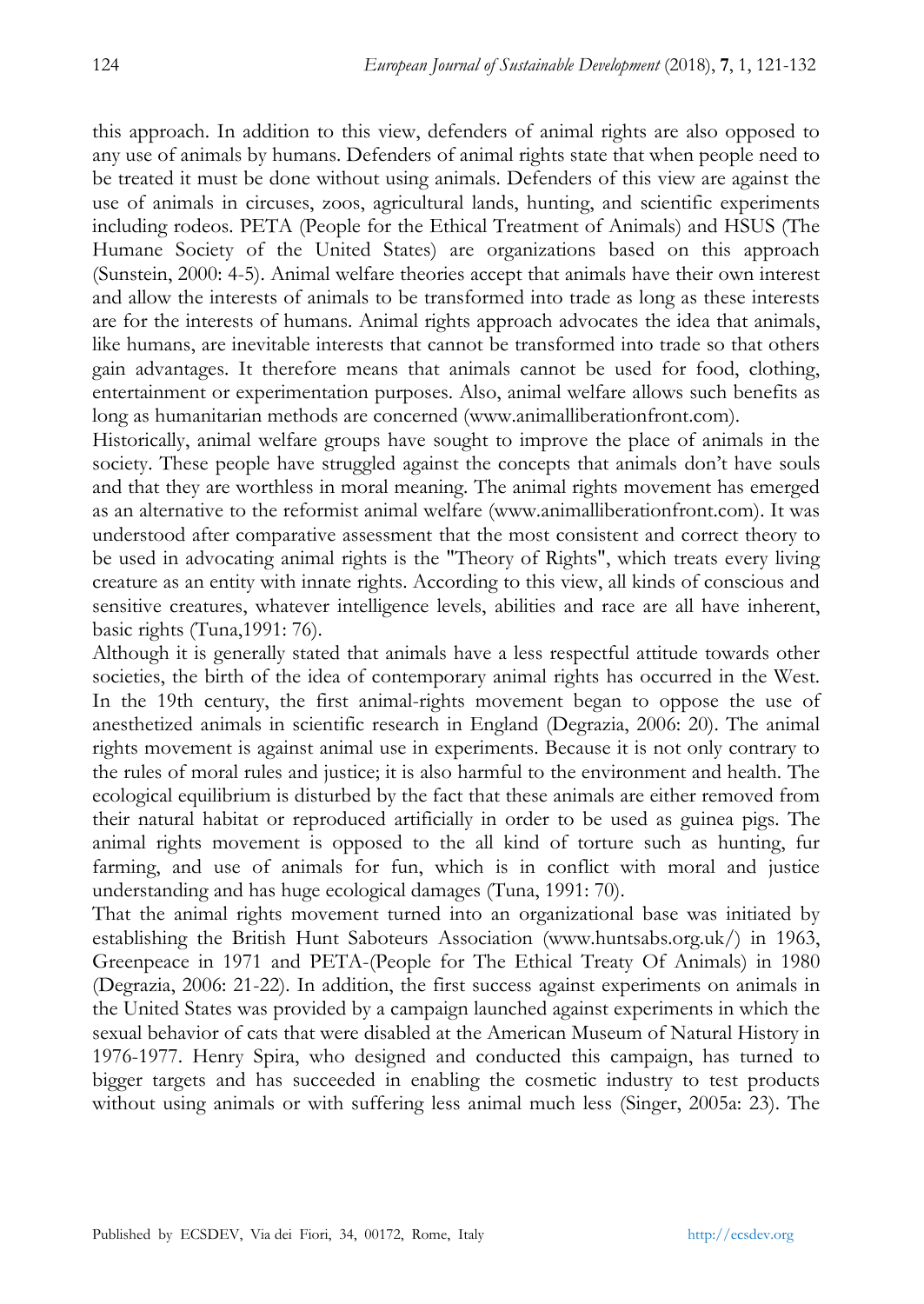Universal Declaration of Animal Rights, proclaimed on October 15, 1978<sup>2</sup> , has made a breakthrough in this field. Thanks to the established institutions and awareness, people remain no longer in silence against massacres that were made even in festivals<sup>3</sup> for years ago and are aware that any kind of violence can be no longer acceptable, and NGOs have been established in the field of struggle for the animal rights at the international level (Tosun, 2003: 244). However, although the violations made explicitly against animals and their right to live painlessly through the activities of the animal rights movement has diminished compared to the past, they are still happening today. It is also necessary to take into account the psychological and administrative dimension of these violations, which are carried out by suggesting scientific or commercial concerns. The most important victims of administrative violations are street animals called "stray".

## **4. Major Areas Where Animal Rights are Violated**

-

In the shadow of the developments and discussions in the historical process, on

<sup>3</sup> "From 1934 to 1988, on every Labor Day, there was a festival of hitting a live animal in the small Hegins town of Pennsylvania in the United States. Participants came from all over the world to participate in the event. In the annual event, about five thousand pigeons which were released individually from the cages were targets to participants. Most of the birds - more than three out of four of the birds according to the Animals Fund – were injured but did not die immediately. Some were left in the shooting range until each competitor completed his shot, while others escaped to the nearby tree where they would gradually die because of their injuries. After the completion of each shot, the little children was collecting the wounded birds and were jumping on them, cutting off their heads, hitting them rapidly on the edge of the barrels, or dipping them in barrels for drowning in other dying or dead pigeons. Both the shooters and the children publicly performed these actions publicly, with thousands of spectators paying to sit and eat and drink on the wooden stands and applaud the children." (Degrazia, 2006: 27-28).

<sup>2</sup> In accordance with Universal Declaration of Animal Rights solemnly proclaimed in Paris on 15 October 1978 at the UNESCO headquarters (https://constitutii.files.wordpress.com/2016/06/file-id-607.pdf); All animals are born with an equal claim on life and the same rights to existence. **2.** All animals are entitled to respect. Man as an animal species shall not arrogate to himself the right to exterminate or inhumanely exploit other animals. It is his duty to use his knowledge for the welfare of animals. All animals have the right to the attention, care and protection of man. **3**. No animal shall be ill-treated or shall be subject to cruel acts. If an animal has to be killed, this must be instantaneous and without distress. **4.** All wild animals have the right to liberty in their natural environment, whether land, air or water, and should be allowed to procreate. Deprivation of freedom, even for educational purposes, is an infringement of this right. **5.** Animals of species living traditionally in a human environment have the right to live and grow at the rhythm and under the conditions of life and freedom peculiar to their species. **6.** All companion animals have the right to complete their natural life span. Abandonment of an animal is a cruel and degrading act. **7.** All working animals are entitled to a reasonable limitation of the duration and intensity of their work, to the necessary nourishment, and to rest. **8.** Animal experimentation involving physical or psychological suffering is incompatible with the rights of animals whether it be for scientific, medical, commercial, or any other form of research. Replacement methods must be used and developed. **9.** Where animals are used in the food industry, they shall be reared, transported, lair aged and killed without the infliction of suffering. **10.** - No animal shall be exploited for the amusement of man, Exhibitions and spectacles involving animals are incompatible with their dignity. **11.** Any act involving the wanton killing of an animal is biocide, that is, a crime against life. **12.** Any act involving mass killing of wild animals is genocide, that is, a crime against the species.**13**. Dead animals shall be treated with respect. Scenes of violence involving animals shall be banned from cinema and television, except for humane education. **14.** Representatives of movements that defend animal rights should have an effective voice at all levels of government. The rights of animals, like human rights, should enjoy the protection of law.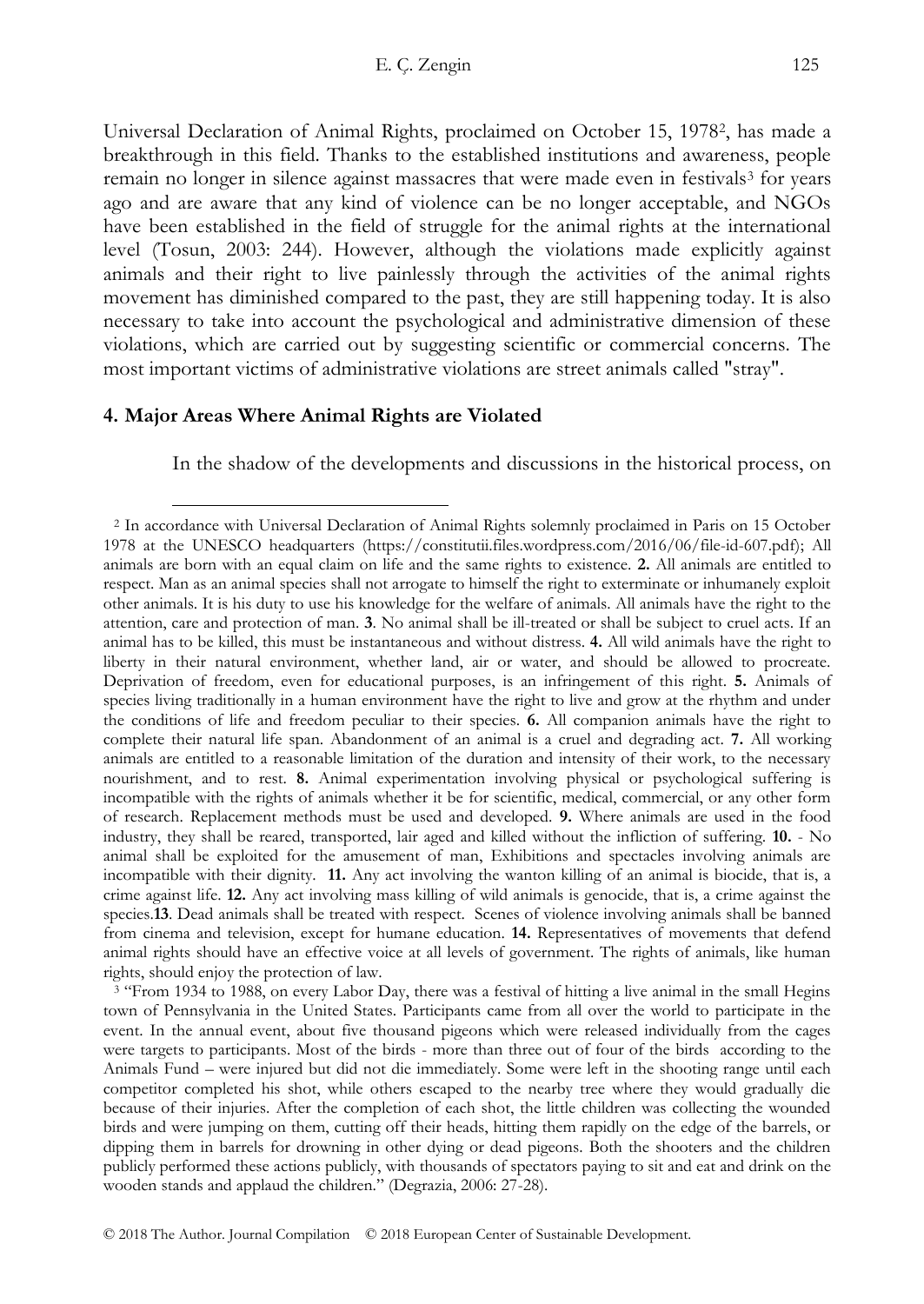the one hand the opinion that animals have rights is adopted and efforts are made to give the animals the values they deserve; on the other hand, it is seen that these rights are violated in many fields from scientific researches to commercials, to funny spores in daily life.

## **4.1 Fur Trade and Hunting**

For many people, clothes and goods made from fur, which are the symbol of your wealth, constitute one of the most injured areas for people who are sensitive to animal rights violations. However, in consumer societies, expensive and difficult to find furs are a means of gaining social status for some people since they are valued according to the goods they use (Tuna, 1991: 14). For this trade, "every year, forty million animals in the world are killed to make fur coats and other clothing from their peltry. About thirty million of these animals, including mink, fox, chinchillas and raccoons are grown in 'fur farms'. Fur animals grown on farms are killed by gas, broken necks, or are poisoned and electrocuted by anal or genital tract. In addition, about ten million animals are hunted each year with traps for their furs, except for those animals accidentally caught in traps" (Francione, 2008: 95). It is very difficult to estimate the number of Canadian seals killed each year. It is enough to discover the size of the count that thirty thousand monks brutally murdered on the first day of the massacre. In this massacre that has been going on for 350 years, 40% of the seals hunted for flesh and skin are flayed alive (www.hurriyet.com.tr). The dimension of the savagery and the severe of the pain have revealed that as Regan says, "the animal fur or his skin must be on the back of only the animal that is his true proprietor" (Regan, 2007: 184).

Hunting is another area where animal rights violations are experienced. It should not to consider the killing of animals who are staying on the migration route, who are defenseless during the breeding season, or who try to maintain their lives harmlessly in their wild environment despite the changing climatic conditions as a sportive activity. As a result of hunting on the pretext of such as sports or nutrition rather than natural reasons, only in Turkey many species such as Indian elephant, wild ass, Caucasian Ox, Asian Cheetah, Houbara Bustard, Darter, Mongolian Wild Horse, Anatolian Leopard, Asian Lion, Caspian Tiger, little bustard have become extinct (bursaobm.ogm.gov.tr). In similar cases, there are animal species that are endangered or completely extinct in many countries. This means that the ecological system is deteriorating. The story of the wolves<sup>4</sup> in Yellowstone National Park in the USA and the example of the *sparrow massacre* decided by Mao Zedong have summarized this situation in the most beautiful way.

However, in many countries hunting activities including whale and seal killings keep going on. In order to be able to talk about animal rights and to protect these rights in real terms, it is necessary to prohibit hunting except in cases of necessity. Because in case of the absence of human intervention natural selection works perfectly.

 $\ddot{\phantom{a}}$ 

<sup>4</sup> In the 1920s, American officials decided to clean the national park from wolves, and Yellowstone National Park remained without wolf for the next 70 years. This situation threw off the entire natural balance of the park. In 1995, after long planning, it was decided to put the Canadian wolves again in the park, with this decision a revival in nature was experienced. With the decline in the number of deer in the park, many species of trees have been able to grow again (www.bbc.com/earth/). With the increase in the number and variety of trees, it has been observed that the behavior of many animals from birds to beavers, even the river in the park, changed positively.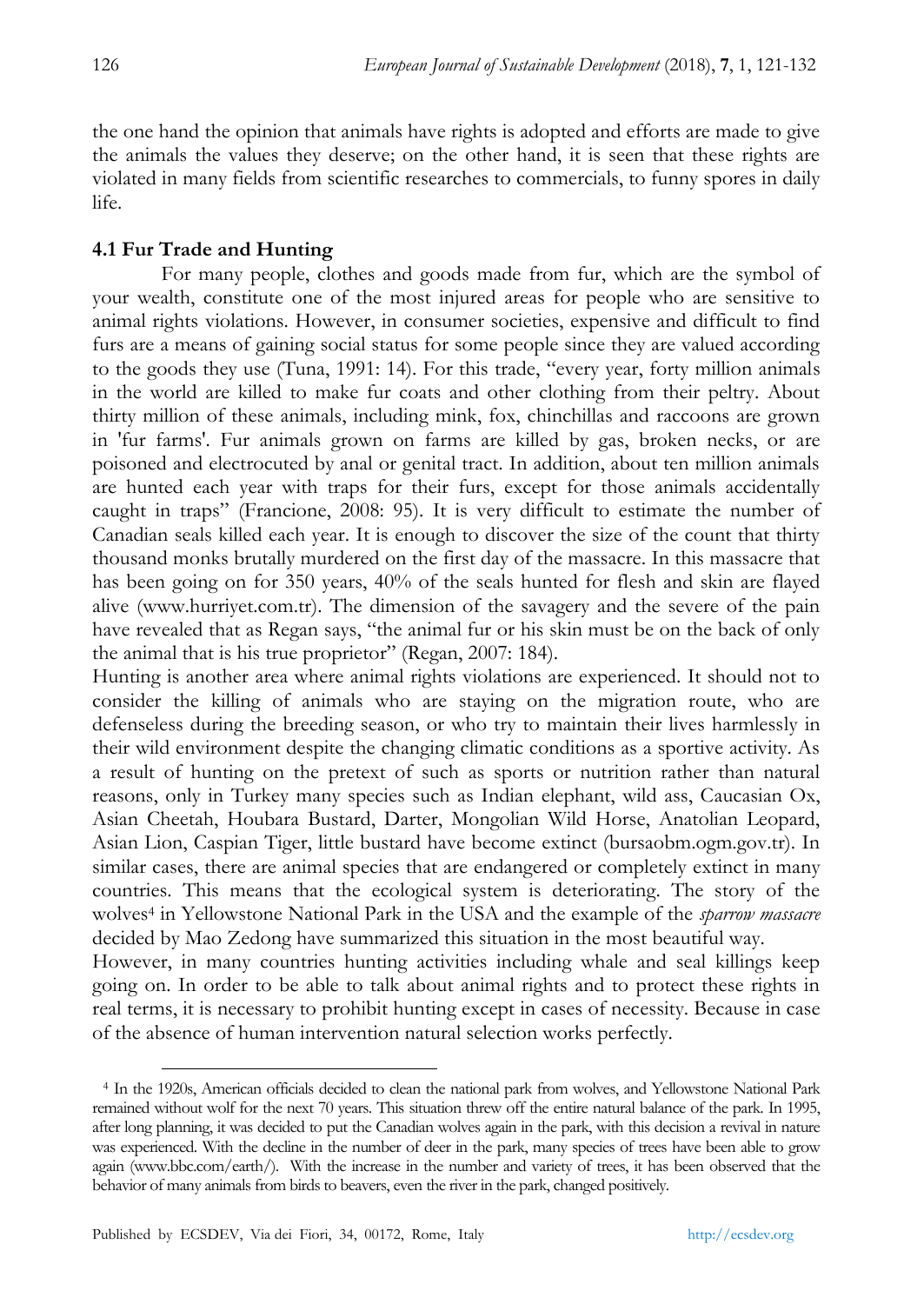## **4.2 Zoos & Entertainment Sector**

The zoos that are launched in a beneficial manner are places that operate with intent to introduce animals to individuals, especially children, but in reality, they can only provide sick animals under stress, iron wire, stone and concrete (Yalçın, 2008: 60). These lives of the animals under stress in the zoo are a tragedy in itself. Because these animals are caught in natural habitats, reproduced in captive animal reproduction programs of zoos, or borrowed or purchased from other zoos. Most of the animals that are forced to travel long distances, usually in tight containers, are sick, wounded or dead when they arrive at their destination. The animals in the zoo are confined to barren cages, which do not provide any physical or mental stimulation. The zoo which is provided as *Natural habitats* are made up of trees with metal leaves, usually made of concrete form and plastic resin. Also, the places where animals spend most of their time apart from showroom areas are just cages that are even deprived of these arrangements. Many of these animals exhibit neurotic behavior. Animals that are aging or lost their interest in exhibition are sold to animal farms and their fate is unknown (Francione, 2008:88-90).

One of the places where animals are going through the greatest suffering is the circus. Apart from the conditions that are dismantled and taken away from their wild and natural environment and which do not conform to their nature, animals that have been exposed to extra torture and earned money from them have little chance of survival and to live (Yalçın, 2008: 60). Animals used in circuses are generally kept in small, barren cages that are large enough to stand on their feet and sleep. Large animals such as elephants are struck in the chain when they are not performing and often transported to long distances in freight wagons in extreme heat. Animal "trainers" often predominate over animals through fear and suffering, in order to make them physically or psychologically unusual tricks. Even in the United States, which is considered to be the pioneer of animal rights, there are zoos, circuses, carnivals, horse and dog racetracks, marine mammals" parks and rodeos. These animals used in the entertainment industry are sentenced to life imprisonment and to live in bad conditions for their whole life (Francione, 2008).

Also in the scope of recreational activities, marine mammals" demonstrations where dolphins, killer whales, seals, sea lions and other animals make "tricks" for audiences have been organized. Most of these animals caught in natural habitat are trained by methods based on psychological and physical pressure. In addition, when these animals which use echo-location method in order to navigate and communicate are confined in water tanks, pools or other places, their voices are reflected back to themselves and they die in much shorter time than in natural habitat under heavy stress. For instance, nearly 80% of killer whales, which can live up to eighty years in their natural environment, usually die before they are eight years old in these villages (Francione, 2008: 93).

# **4.3 Scientific Violation: Vivisection/Experiments on Animals**

Experiments on animals called vivisection are the area where animal rights are "scientifically" violated. Within the scope of the experiments, animals have been exposed to many kinds of maltreatment such as live cutting, burning, exposure to chemical substances and cancerous cells, breaking bones, removal of organs, poisoning, boiling (Tuna, 1991). Although nowadays, the medical world can make artificial skin, it is seen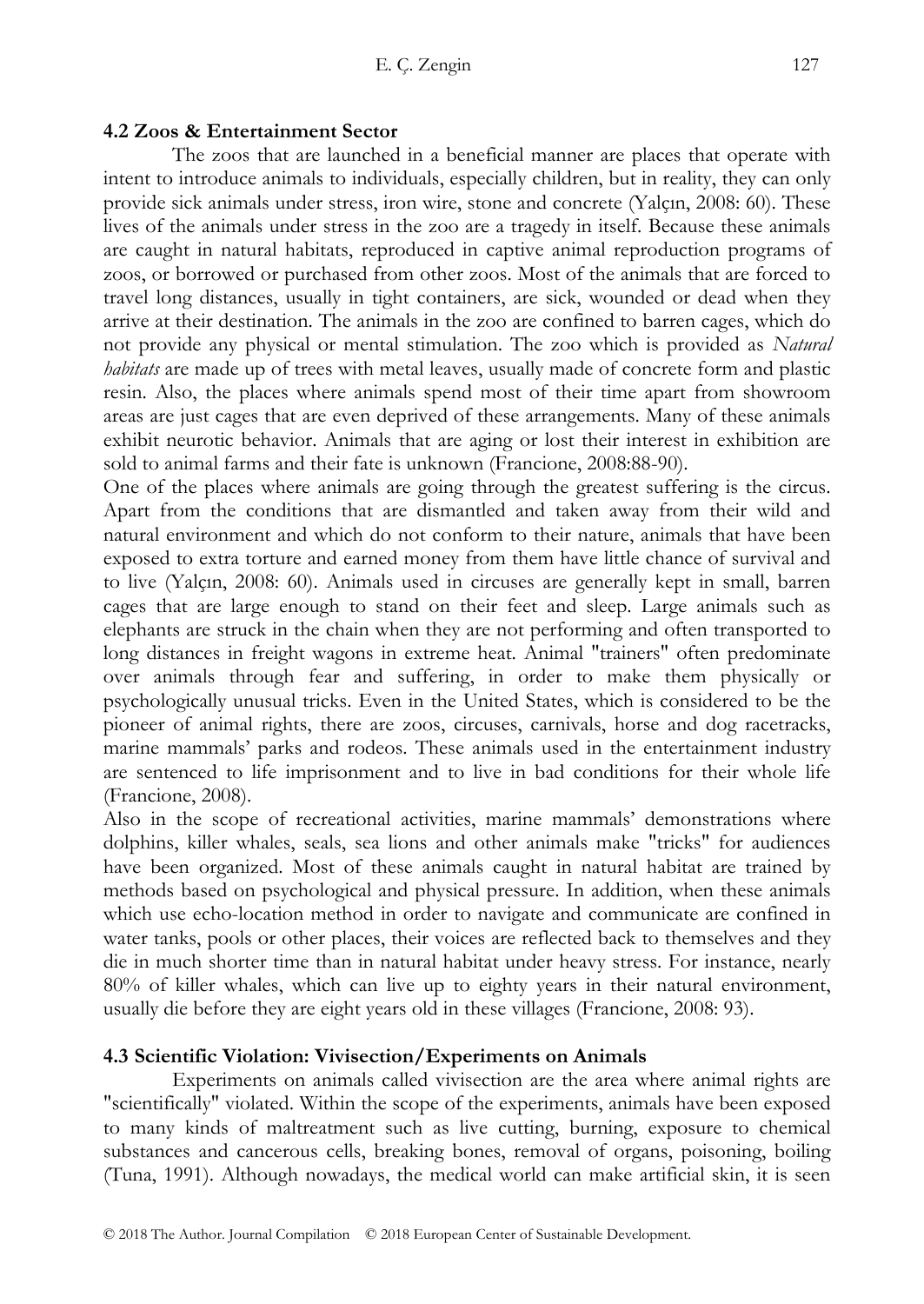that these experiments are applied in many of the fields especially both cosmetics and cleaning sectors (Yalçın, 2008: 59). Animals are also used for testing nuclear and conventional weapons in aircraft, automobile and missile tests. These experiments, usually done without numbing the animal (Tuna, 1991: 50), are symbols of the great tragedy.

Experimental animals, unlike all other victimized animals, are animals who have been sentenced to torture for days and are "*not even allowed to die*" (Yalçın, 2008: 60). Besides, it is known that these animals are used not only in physical but also in psychological research. To exemplify, drug addiction is caused in these animals and the results are examined; practices such as mother-child separation to create depression; torture of mother and child together, imprisonment in steel cisterns, being unable to sleep in water for months on their feet, and so on have occurred. Taking into account the experiments conducted in this area, it is revealed that for the investigation of the sleep rhythms of humans, the kittens are kept awake under torture for up to 70 days (Sungurbey, 1992: 26), baby monkeys are raised by being separated from their mothers or being in complete isolation or with "deputy" mothers designed to hurt them when they want to hug. In the "learned helplessness" experiments carried out by Seligman and his colleagues, It is reported that dogs are given heavy, long-lasting electricity and burned, dogs who are unable to escape despite the pain give up to get rid of the pain (Francione, 2008: 115).

When the literature on experiments on animals is searched, we have seen these striking examples: In the LD50 test, a product such as lipstick is forcibly fed to animals in order to determine whether or not the death case will occur. These and similar tests constitute a secret history behind the labels "*hazardous to health or fatal*" on the boxes of products such as brake fluids, household oils and solutions used in the industry (Regan, 2005: 248). In the Draize test where researchers put chemical substances into the eyes of animals in order to examine eye tissue damage (Francione, 2008: 122), potentially toxic substances are applied directly to the eyes of rabbits with consciousness and their eyes are severely damaged (Degrazia, 2006: 171). These tests often use albino European rabbits whose tears are much less than those of other animals, and it is also known that they are tied with a rope on the workbench in order to prevent animals from escaping or rubbing their eyes. Animals with blind eyes as a result of the test are either killed or used in other experiments<sup>5</sup> (Francione, 2008: 122).

In the reference book named Clinical Toxicology of Commercial Products, there are data acquired through many animal studies on how toxic the hundreds of commercial products are. Many scientists and doctors have criticized these tests on the grounds that the results don"t apply to human, and have stated that test results fail to lead to human treatments since they cannot be used to "predict the toxicity in people taking these substances" or "to select the treatment routes." In addition, it has been stated that the poisoning cases coming to the emergency services never apply to experimental data such as Draize test and doctors apply the experimental data gathered through case reports, clinical experiences and clinical trials on humans while determining the most appropriate

 $\ddot{\phantom{a}}$ 

<sup>5</sup> A list of companies that use and do not use animals in experiments, especially in the cosmetics sector, can be found at http://features.peta.org/cruelty-free-company-search/index.aspx prepared by PETA. Current policies of these companies are updated twice a year (www.mediapeta.com/peta/, 10.04.2017).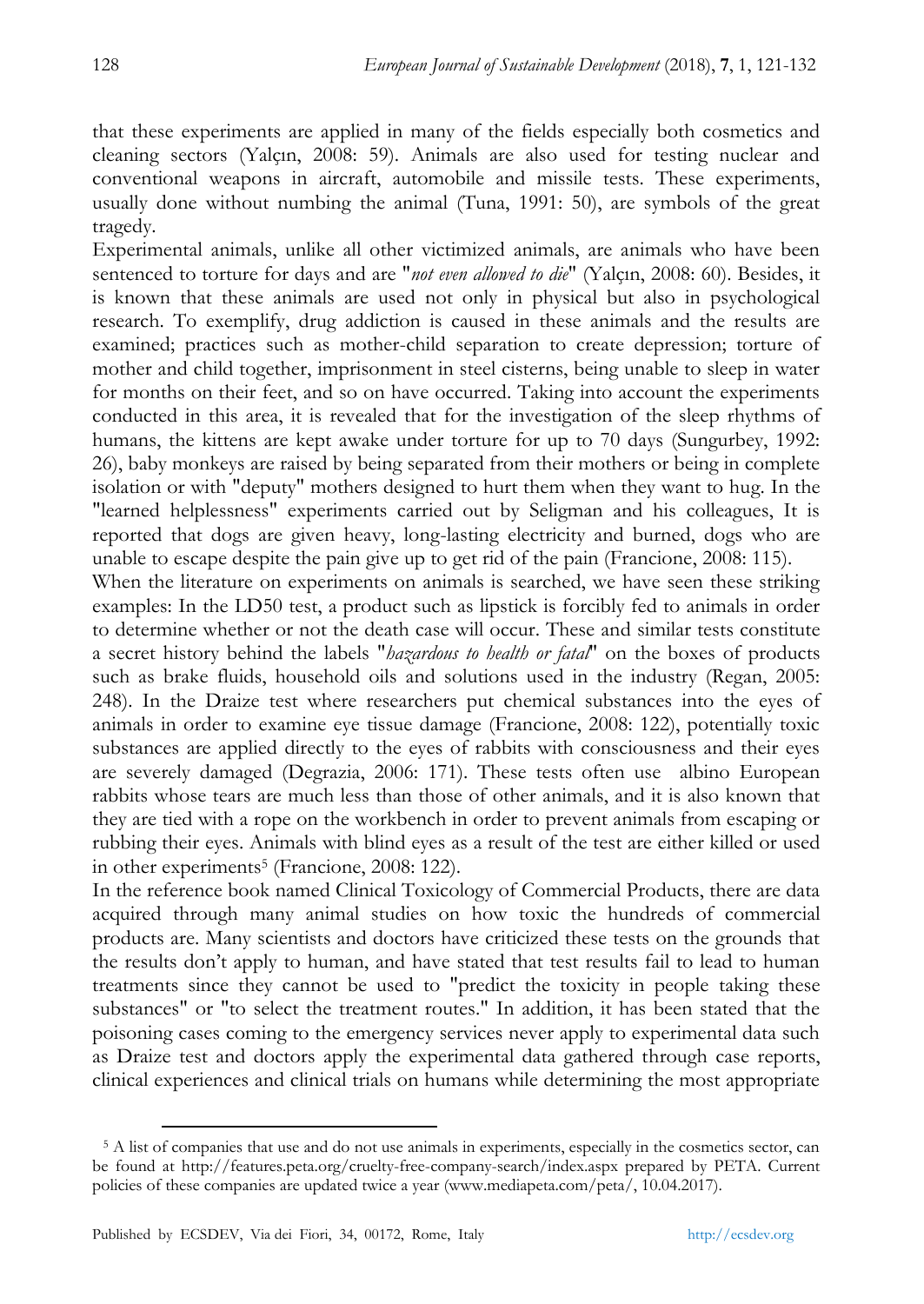treatment for the patients (Singer, 2005b: 99-100). Besides, it is stated that certain medical inventions relating to animal use are carried out despite animal use but not the reason of animal use. For instance, the invention of childhood paralytic vaccination was delayed because of the negative consequences of bypassing on animals (Francione, 2008: 110). Similarly, it is known that animals are also used in contemporary cancer research, animals are injected with cancer-causing viruses, but none of the experiments on animals can be applied to humans since no tumor of the animal has developed close to the cancer tumor in the human body (Sungurbey, 1992: 26). In the United States, the rate of age-adjusted cancer has climbed steadily, even though in 1971 it declared "War on Cancer" and spent billions of dollars on cancer research. According to Dr. Irwin D. Bross who is a director of Roswell Park Memorial Cancer Research Institute Biostatistics, "inconsistent experiments on animals have often delayed and sabotaged the progression of war on cancer; there has been no significant progress in the prevention or treatment of human cancers." (www.whale.to/cancer/; Francione, 2008: 109-110). In addition, toxicologists stated that some medicines<sup>6</sup> may lead to human deaths after they are put on the market, even though they haven"t caused any adverse effects on the animals during the experimental period (Singer, 2005b: 101).

Nowadays, there are many "in vitro" methods which are valid, reproducible and usually cost-effective rather than even that in experiments on animals. It is possible to use human cell and tissue cultures obtained from surgeries in tests. Bacterial cultures give proper results when tested for hereditary disorders. Chemistry and cosmetic products can also be tested on artificial skin. Besides, advanced computers allow the pharmacological effects of new substances to be predicted in advance (Gericke, 2008: 31). Thus, excuses for the use of many field animals are coming to an end.

#### **4.4 Animal Owners, Petshops and Local Governments**

-

Another area where animal rights violations are often seen is that animal owners mistreat animals on the basis of sense of ownership. These animals, which are instantly enthusiastically owned, are then exposed to various kinds of torture by some individuals. Surprisingly, therefore, animal rights must also be protected against animal owners (Yalçın, 2008: 58). It is discovered especially through the social media that some of the possessed animal are being sexually, physically and psychologically abused by their own owners, sometimes they are tied in a place without food and water, and they are in the center of violence. In this point, to illustrate, in Turkey cat killed by its owner in various torture, news about the dog who was tethered behind the car was being dragged, and more are imprinted on the memories. In addition, the number of animals abandoned to shelter or streets is also quite high.

<sup>6</sup> For example, the drug called Opren has been introduced as a "miracle drug" in the treatment of joint inflammation after it has passed all the usual animal tests; But sales of the drug was banned in the United Kingdom after 61 deaths and over 3500 adverse reactions. Animal testing can lead to damage to humans, as well as the inability to use some valuable products that are dangerous for animals but harmless to humans. For example, insulin that causes malformations in baby rabbits and mice does not cause such an effect in humans. Morphine, which calms people down, also causes extreme excitement and enthusiasm in mice. If penicillin was assessed according to the toxicity of the guinea pigs, it was stated that it could never be used in humans. (Singer, 2005b: 101).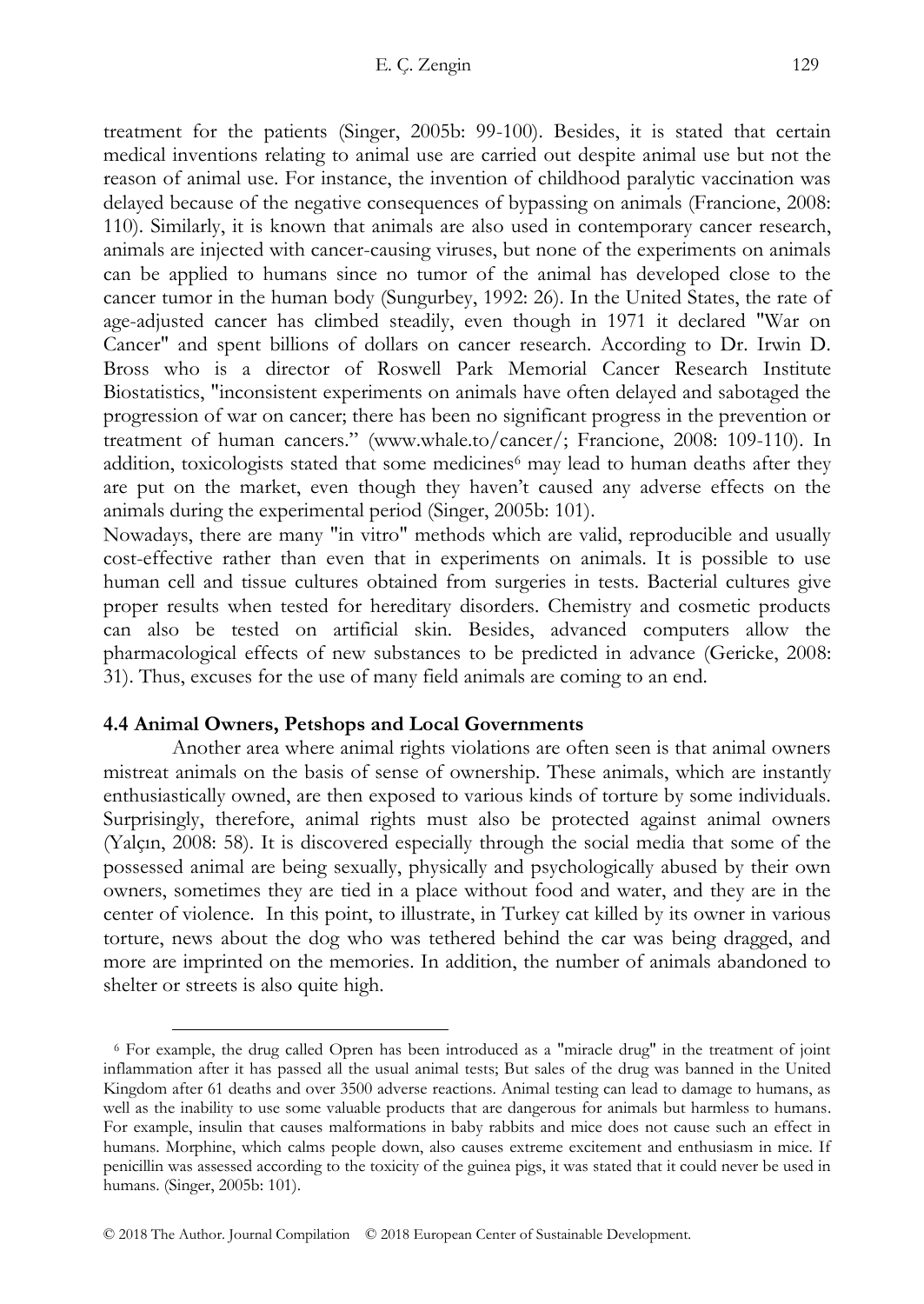Another violation to which pets are exposed is *pet shops* which we call pets store. About five hundred thousand dogs are being sold in pet shops per year; many of them are kept in bad conditions and come from breeding farms called puppy dog factories. Female dogs are constantly breeding on these farms, and when they reach a state where efficiency cannot be obtained, they are killed. Puppies at 4-8 weeks are taken from their mothers and sent to pet shops or pet wholesalers through trucks, caravans or airplanes. About half of the dogs reproduced in puppy dogs factories die because of unhealthy conditions or during transplantation (Francione, 2008: 169-170). One of the biggest partners in this bloody market is Turkey. Especially the iron curtain countries with poor economic conditions consider Turkey as an additional source of income and find ways to introduce kittens, dogs and birds into the country in various ways. However, the cases against the persons captured at the border gates are imposed a fine because of the fact that the crime is not organized. Especially puppies among which are brought off the back of a lorry are sold for as high as 500-1,500 \$, most of them are abandoned or reproduced in some way and become "purebred" stray dogs. "That St. Bernard purebred dogs living in the Swiss Alps become a street dog at 45 degrees in Marmaris is an example of this vicious circle" (Şenpolat, 2008: 40-42). The inadequacy of living conditions of animals in pet shops and the use of fake veterinary stamp are also common (www.petshopgercegi.com). Nevertheless, large amounts of money in this sector are not only attracted to people, but also animals are forgotten that they are living things, and people are the actors of all kinds of irregularities.

One of the most intense and obviously violent areas is the streets. Every day, there are reports of animals losing their lives for many reasons such as traffic accidents, hunger and disease in the media. In addition to this, violence-prone individuals, who are not trained properly, constitute a great danger to animals (Yalçın, 2008: 58). Street animals forced to spend the rest of their lives in concrete streets due to urbanization, struggle both to cope with starvation and seasonal conditions and are exposed to abuse originating from human. It is known that the cases of poisoning, physical and sexual assault are intensively experienced when analyzing specific to Turkey. In addition, many negligence and violation have occurred in terms of administration. In this context, many municipalities are at the top of the list in the *poisoning and shooting with firearms* although it is statutory obligation to create and spread campaigns of "castration", "vaccination" and "live". Sometimes municipalities perform these actions directly and sometimes indirectly by leaving animals away from the city center. They are abandoned to settlements such as towns, villages, or mountainsides or forestlands and are left to their own fate. Because of the individuals and institutions that see killing as a solution for struggling with the animal population, many animals, such as cats, dogs, and birds, which must survive in their natural habitat, often die in pain. When the articles and news on this subject are examined, it is seen that a substance called *striknin* is generally used. It is also stated in the related research that many animals, which are possessed or stray animal, have been subjected to sexual assault by people and to various kinds of torture. Another *common* example is the fact that the animal shelters that are supposed to be in the provisional nursing home are the same as concentration camp where animals are deprived of feeding, treatment and care. It would be a correct assumption to say that the actions focus on *extinction of the species* although the type of violence, the size, and the extent to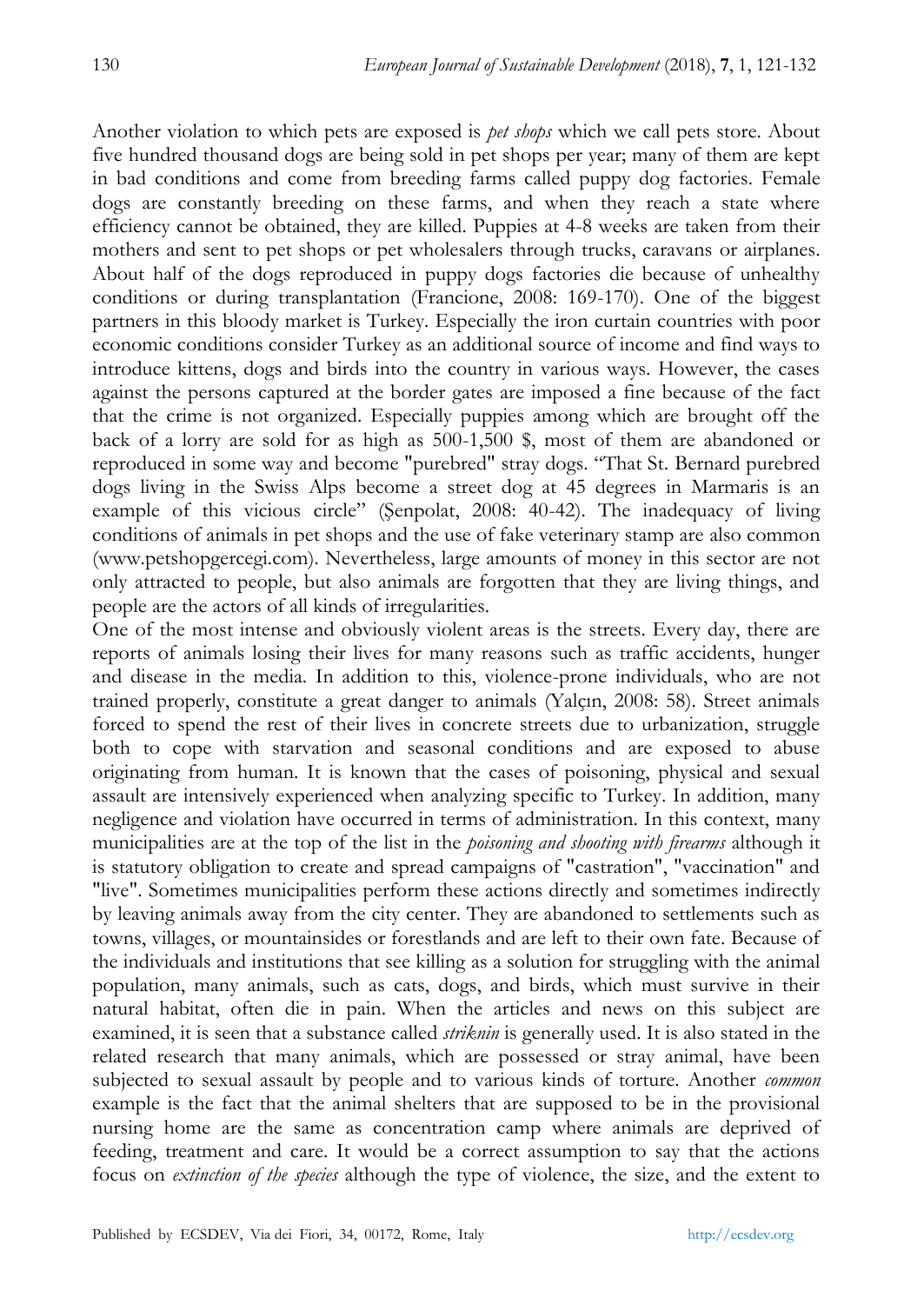In many European countries, which take important steps in the protection and defense of animal rights, *putting animal to sleep* is being carried out widely. This action does not take place in the form of the end of life for the animals who are only sick at the advanced stage under the euthanasia with the consent of their owners. Although in some regions, there is a special organization under the name of "Animal Protection Police"<sup>7</sup> which can be taken as an example, it is also seen a practice that non-owned animals are put to sleep after a while. In this application, a dog left in a shelter loses its chances of survival if it is not owned within 72 hours. When numerically stated by shelter volunteers, it is stated that every year only 11 million animals have been killed in shelters in the US (www.fatihbelediyesiyedikulehayvanbarinagi.com).

#### **Conclusion**

-

Although nearly forty years have passed since the Universal Declaration of Animal Rights was proclaimed, it cannot be said that all countries and people have the same sacrifice in the protection of animal rights. While some countries legally guarantee the lives of animals that are the main equilibrium elements of ecology, some countries are insensitive to massacres despite the reactions of non-governmental organizations.

It is known that animals whose right to life is violated in many areas, from fur trade to hunting, from scientific experiments to entertainment sector, animal rights are also exposed to extortion by individuals and institutions. For instance, it is necessary to mention that in recent years, a toucan bird in Costa Rica was attacked and its beak was lost as a result of human-derived violence and reactions of the people around the world made an overwhelming impression. Many people and companies were mobilized so that this bird called as Grecia would maintain its life and it enabled it to survive with the prosthetic beak. Similarly, in Turkey, the treatment of a cat called as Umut (Hope in English) whose frontal legs were cut and abandoned on the roadside was made by sensitive people and its violence exposed collected the great reaction. In fact, these events have become one of the first things that come to mind when animal rights are mentioned in recent years. However, unity, solidarity and sensitivity provided in the case of Grecia and Umut do not always result in the same way. The most tragic example in this regard is the Yulin Festival (!), which is not prohibited on the grounds that it is *traditional* despite the intense reactions of many countries. In China, hundreds of dogs are often boiled or savaged alive, and people think that eating cat and dog meats is keeping their traditions. Similar practices continue in many Far Eastern countries, and especially in China and South Korea, the struggle to rescue pets such as cats and dogs from meat markets and slaughter houses is being tried to occur only with individual efforts. In addition, footages of sacrificing an animal in Muslim countries are being reacted by many people and the conditions of the animals in the meat and milk production farms are being discussed all over the world.

<sup>7</sup> Animal protection officers serving in some states and in some parts of the world are charged with assisting street animals in need of help and possessed animals, and are responsible for identifying those who torture animals, kill them and for punishing them before the law, as well as supervise animal owners. For example: Houston SPCA (http://gazetedokuzeylul.com/?p=894).